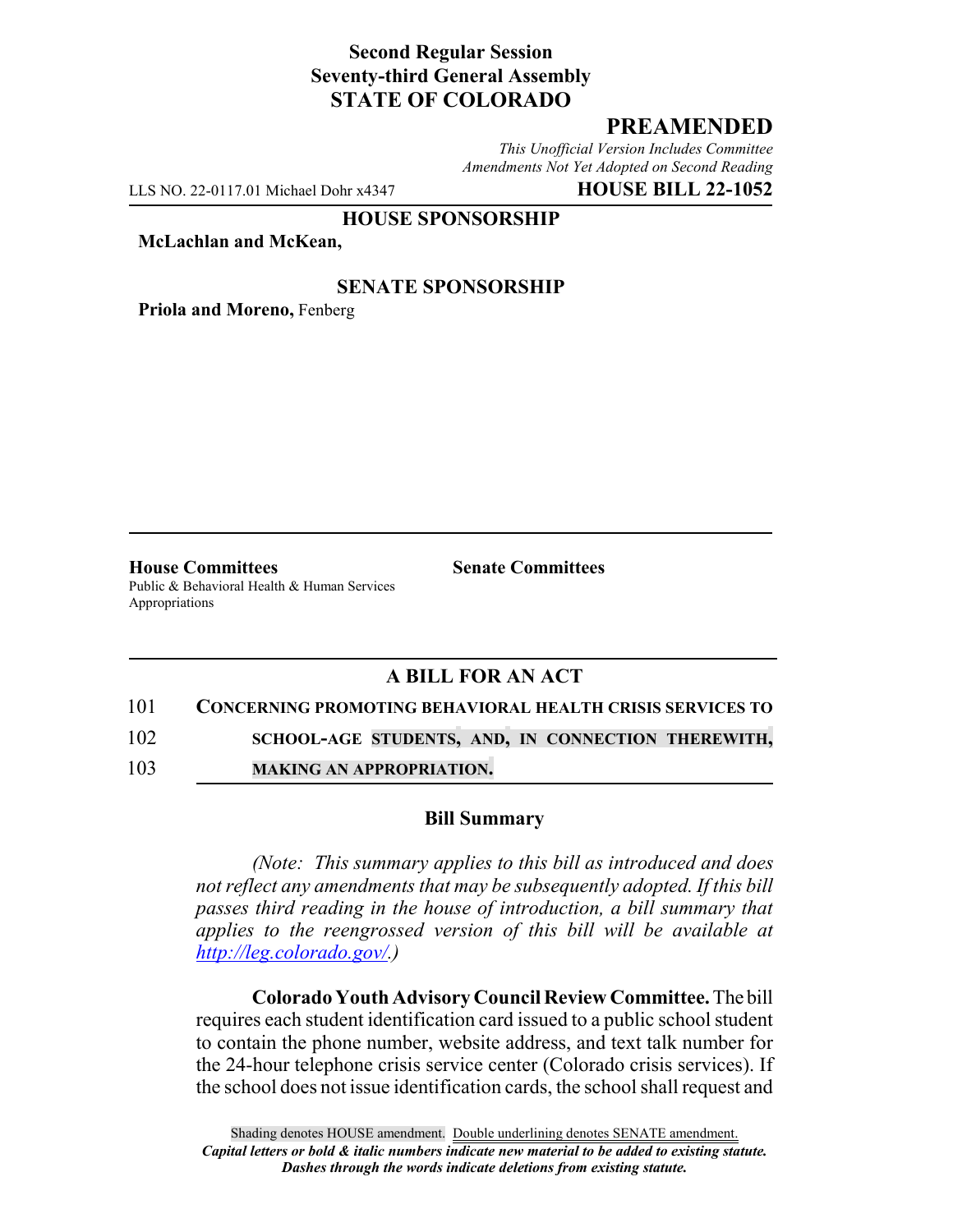display outreach materials from Colorado crisis services.

The bill requires that Colorado crisis services notify each public school in the state that it can provide outreach materials explaining the services provided, how to engage the services, and the possibility of peer-to-peer counseling as part of the offered services. Colorado crisis services shall provide those materials upon request.

 *Be it enacted by the General Assembly of the State of Colorado:* **SECTION 1.** In Colorado Revised Statutes, **add** 22-1-134 as follows: **22-1-134. Student identification cards - information required.** EACH STUDENT IDENTIFICATION CARD ISSUED TO A PUBLIC SCHOOL STUDENT MUST CONTAIN THE PHONE NUMBER, WEBSITE ADDRESS, AND TEXT TALK NUMBER FOR COLORADO CRISIS SERVICES, AS DEFINED IN SECTION 27-60-104, AND THE SAFE2TELL PROGRAM CREATED IN SECTION 24-31-606. THE PUBLIC SCHOOL MAY ALSO INCLUDE INFORMATION REGARDING OTHER AVAILABLE CRISIS SERVICES ON THE IDENTIFICATION CARD. IF A PUBLIC SCHOOL DOES NOT ISSUE STUDENT IDENTIFICATION CARDS, THE PUBLIC SCHOOL SHALL DISPLAY THE MATERIALS DESCRIBED IN SECTION 27-60-104 (10) AT THE SCHOOL. **SECTION 2.** In Colorado Revised Statutes, 27-60-104, **add** (10)

as follows:

 **27-60-104. Behavioral health crisis response system - crisis service facilities - walk-in centers - mobile response units - report.** (10) THE TWENTY-FOUR-HOUR TELEPHONE CRISIS SERVICE CENTER, KNOWN AS "COLORADO CRISIS SERVICES", SHALL ANNUALLY, IN AUGUST, NOTIFY EACH PUBLIC SCHOOL IN THE STATE THAT IT CAN PROVIDE OUTREACH MATERIALS TO THE SCHOOL EXPLAINING THE SERVICES 22 PROVIDED, HOW TO ENGAGE THE SERVICES, AND THE POSSIBILITY OF